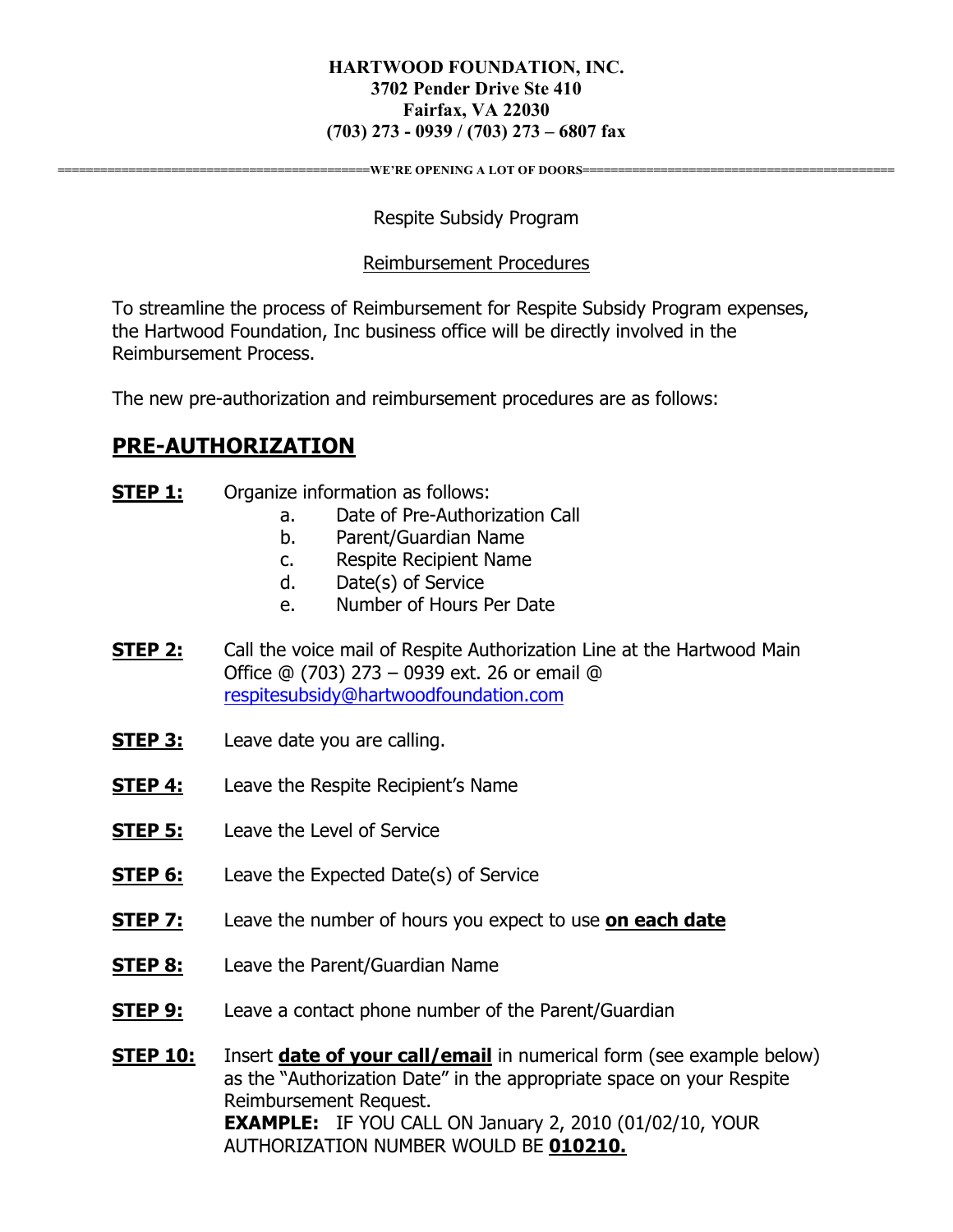### **REIMBURSEMENT**

- **STEP 1:** Complete Respite Reimbursement Request as directed in attached instructions and transmit to the Hartwood Main Office at the address/fax number listed above.
- **STEP 2:** Please keep track of the hours used as they relate to your quarterly budget. If necessary, you can call the HFI Main Office to check your budget hours status.

# **NOTICE**

#### **Reimbursement Request Form must be submitted no later than 10 days after the last date of service authorized.**

### For **PROGRAM INFORMATION and REIMBURSEMENT INFORMATION, please contact Severina Henderson (703) 273 – 0939 ext. 22.**

### **Respite Reimbursement Form Instructions**

These instructions are provided to assist with the accurate completion of subsidy request forms. Please review the following information carefully, and be sure to complete all required information. Incomplete forms will be returned.

A copy of the processed Respite Reimbursement form will be returned to parents/guardians, along with the approved subsidy and a new form for future request. **Please do not detach carbon copies of the request form. All three sheets must be submitted to Hartwood Foundation, Inc. (HFI) for processing.** 

**INDIVIDUAL LEVEL:** The individual level should be consistent with the service level determined at the time of program.

> Medically Fragile: Only those family members who received skilled nursing services for an individual with significant medical needs should check the Professional Nursing Service box.

**SPECIAL ASSISTANCE:** This section is to be completed by individuals who have already been determined to be eligible for financial assistance.

> The **Advance Request** box should be checked by family members who opt to use this form to request a subsidy advance by mail. In order to receive a subsidy advance, families are required to complete the individual and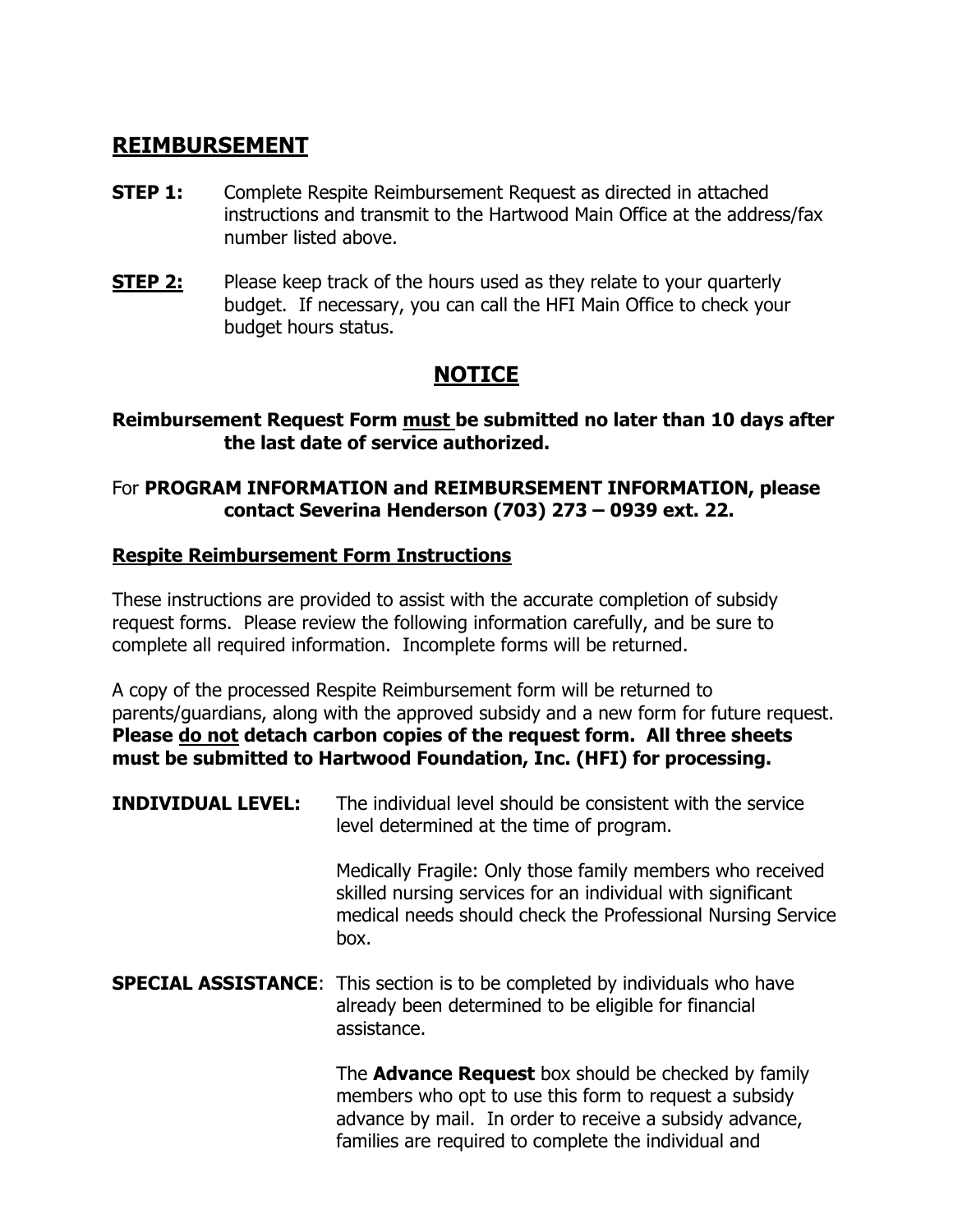|                                                     | parent/guardian information at the top of the form. Next,<br>the Respite Delivery information at the top of the form<br>should be completed. Finally, respite service delivery<br>information on the respite care chart (provider, dates, times,<br>location and rate), and the Provider Information section on<br>the bottom of the form should be completed. |
|-----------------------------------------------------|----------------------------------------------------------------------------------------------------------------------------------------------------------------------------------------------------------------------------------------------------------------------------------------------------------------------------------------------------------------|
|                                                     | Once an advance request is received and authorization by<br>the Respite Subsidy Coordinator, the request form will be<br>returned along with the approved subsidy.                                                                                                                                                                                             |
|                                                     | The follow-up Receipt for Advance Payment box should be<br>checked by families after services that were pre-paid by HFI<br>have been provided. The reimbursement form, once<br>completed and signed by the provider and family, will serve<br>as the follow-up receipt for the HFI advance. The form<br>should be completed as specified below.                |
| <b>AUTHORIZATION #:</b>                             | This number will be the numerical date you call/email for<br>Authorization.<br><b>EXAMPLE:</b> If you call/email on January 2, 2011<br>$(01/02/11)$ , your Authorization # will be 010211.                                                                                                                                                                     |
| <b>AUTHORIZATION DATE:</b>                          | This is the same as the Authorization $#$ in the above section<br>(the date that you call for authorization) in the form of a<br>date.<br><b>EXAMPLE:</b> If your Authorization # is 010211, your<br>authorization date will be January 2, 2011 (01/02/11).                                                                                                    |
| <b>AUTHORIZED BY:</b>                               | If you pre-authorized by email, please check the email box.<br>If you pre-authorized by phone, please check the phone box.                                                                                                                                                                                                                                     |
| <b>INDIVIDUAL NAME:</b>                             | The individual who require respite care.                                                                                                                                                                                                                                                                                                                       |
| <b>PARENT/</b><br><b>GUARDIAN NAME:</b>             | Parent/guardian is the individual who is requesting<br>reimbursement services.                                                                                                                                                                                                                                                                                 |
| <b>FULL MAILING</b><br><b>ADDRESS:</b>              | Full mailing address is the address where the approved<br>subsidy is to be mailed.                                                                                                                                                                                                                                                                             |
| <b>TELEPHONE #:</b>                                 | Best contact number to be reached.                                                                                                                                                                                                                                                                                                                             |
| <b>INFORMATION TO BE PROVIDED WITHIN THE CHART:</b> |                                                                                                                                                                                                                                                                                                                                                                |
|                                                     |                                                                                                                                                                                                                                                                                                                                                                |

**PROVIDER NAME:** The provider is the individual who provides respite services.

**DATES/TIME:** Dates, times, and location of respite service provision should be concise.